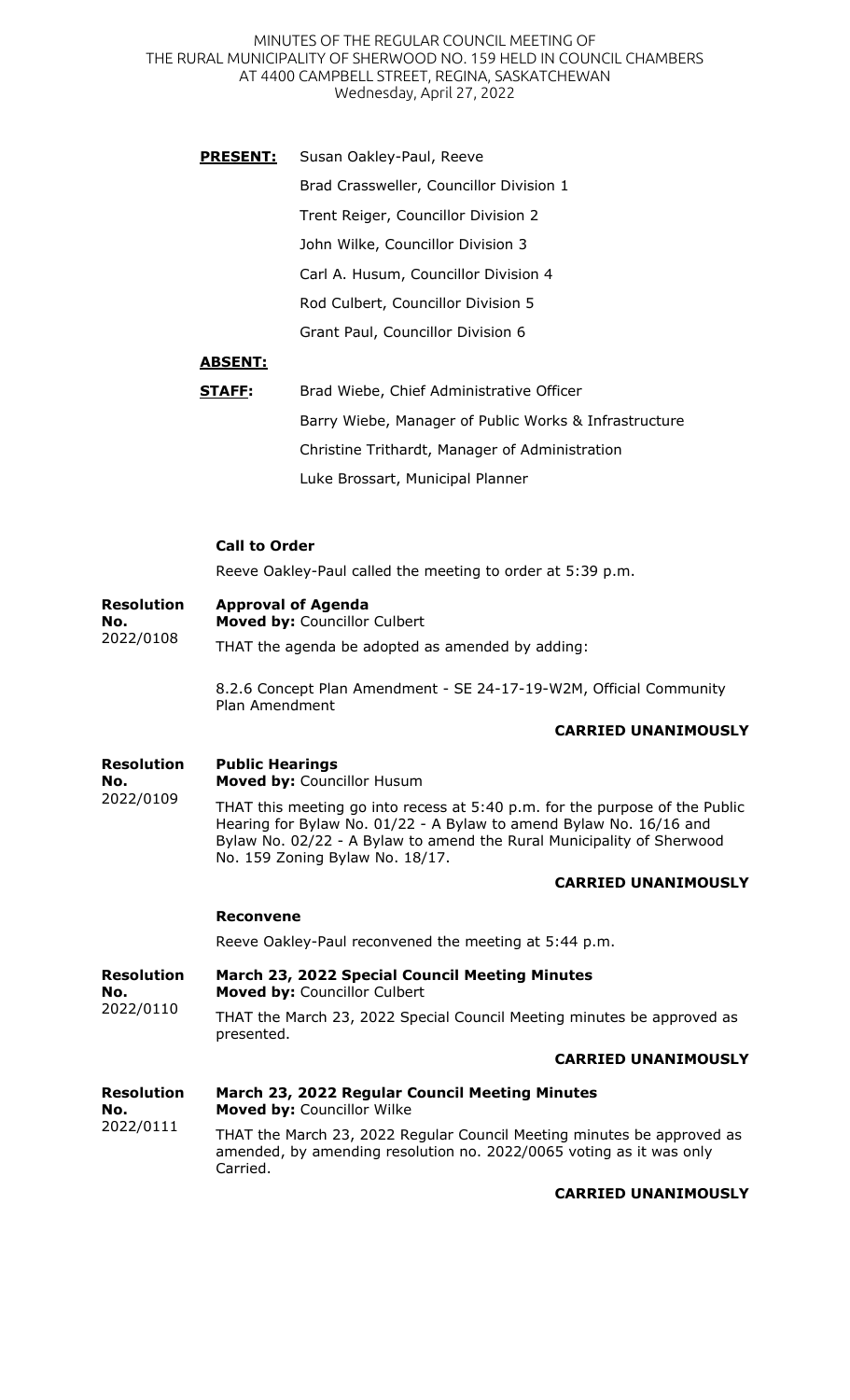|                                       | THAT cheque numbers 20109 to 20166 totaling \$155,156.25 for March<br>2022, as outlined in the List of Accounts for Review, attached to and<br>forming part of these minutes, be accepted as information and filed; and,<br>THAT the Payroll and Electronic Funds Transfers for March 2022 totaling<br>\$170,824.15 be ratified.<br><b>CARRIED UNANIMOUSLY</b> |
|---------------------------------------|----------------------------------------------------------------------------------------------------------------------------------------------------------------------------------------------------------------------------------------------------------------------------------------------------------------------------------------------------------------|
|                                       |                                                                                                                                                                                                                                                                                                                                                                |
|                                       |                                                                                                                                                                                                                                                                                                                                                                |
|                                       |                                                                                                                                                                                                                                                                                                                                                                |
| <b>Resolution</b><br>No.<br>2022/0115 | <b>List of Accounts for Review</b><br>Moved by: Councillor Husum                                                                                                                                                                                                                                                                                               |
|                                       | <b>CARRIED UNANIMOUSLY</b>                                                                                                                                                                                                                                                                                                                                     |
| 2022/0114                             | THAT the Monthly Reserve Fund Summary for March 31, 2022 be accepted<br>as information and filed.                                                                                                                                                                                                                                                              |
| <b>Resolution</b><br>No.              | <b>Monthly Reserve Fund Summary</b><br>Moved by: Councillor Culbert                                                                                                                                                                                                                                                                                            |
|                                       | <b>CARRIED UNANIMOUSLY</b>                                                                                                                                                                                                                                                                                                                                     |
| 2022/0113                             | THAT the Monthly Financial Reports for March 31, 2022 be accepted as<br>information and filed.                                                                                                                                                                                                                                                                 |
| <b>Resolution</b><br>No.              | April.2022 - Financial Update & Monthly Financials<br>Moved by: Councillor Culbert                                                                                                                                                                                                                                                                             |
|                                       | <b>CARRIED UNANIMOUSLY</b>                                                                                                                                                                                                                                                                                                                                     |
|                                       | THAT the March 23, 2022 Public Hearing Meeting minutes be approved as<br>presented.                                                                                                                                                                                                                                                                            |
| <b>Resolution</b><br>No.<br>2022/0112 | March 23, 2022 Public Hearing Meeting Minutes<br>Moved by: Councillor Culbert                                                                                                                                                                                                                                                                                  |
|                                       | MINUTES OF THE REGULAR COUNCIL MEETING OF<br>THE RURAL MUNICIPALITY OF SHERWOOD NO. 159 HELD IN COUNCIL CHAMBERS<br>AT 4400 CAMPBELL STREET, REGINA, SASKATCHEWAN<br>Wednesday, April 27, 2022                                                                                                                                                                 |

2022/0116 THAT the April 2022 Public Works Operations and Projects Update report be accepted as information and filed.

# **CARRIED UNANIMOUSLY**

**Resolution No.**  2022/0117 **2022 Dust Control Policy Moved by:** Councillor Culbert THAT the 2022-02 Dust Control Policy for 2022 be approved.

**CARRIED**

**Resolution No.**  2022/0118 **Decision on Dump Trailer Moved by:** Councillor Reiger THAT the Decision on the Dump Trailer be tabled.

### **CARRIED**

**Resolution No.**  2022/0119 **Recess Moved by:** Councillor Husum THAT this meeting go into recess at 6:45 p.m.

**CARRIED UNANIMOUSLY**

**Resolution Reconvene**

| Resolution | Reconvene                                                     |
|------------|---------------------------------------------------------------|
| No.        | <b>Moved by: Councillor Culbert</b>                           |
| 2022/0120  | THAT this meeting reconvene into regular session at 6:51 p.m. |

**CARRIED UNANIMOUSLY**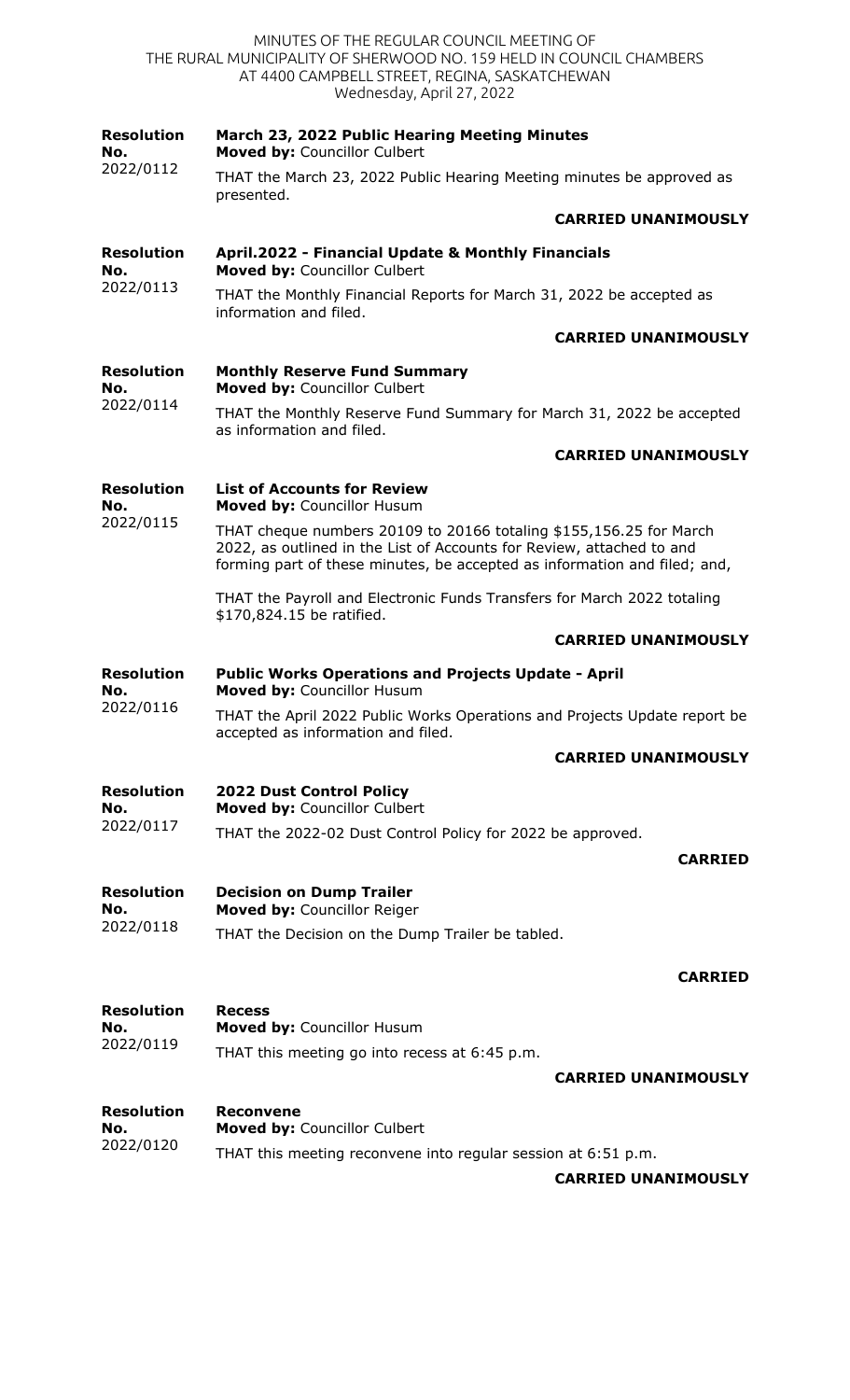MINUTES OF THE REGULAR COUNCIL MEETING OF THE RURAL MUNICIPALITY OF SHERWOOD NO. 159 HELD IN COUNCIL CHAMBERS AT 4400 CAMPBELL STREET, REGINA, SASKATCHEWAN Wednesday, April 27, 2022

| <b>Resolution</b><br>No.<br>2022/0121 | Concept Plan Appending and Rezone of NE/SE 26-17-21-W2M -<br>Official Community Plan Amendment - Bylaw No. 01/22 - 2nd<br><b>Reading</b><br>Moved by: Councillor Culbert                                                                                   |
|---------------------------------------|------------------------------------------------------------------------------------------------------------------------------------------------------------------------------------------------------------------------------------------------------------|
|                                       | THAT Bylaw No. 01/22 - A Bylaw to amend Bylaw No. 16/16, be read a<br>second time.                                                                                                                                                                         |
|                                       | <b>CARRIED UNANIMOUSLY</b>                                                                                                                                                                                                                                 |
| <b>Resolution</b><br>No.<br>2022/0122 | Concept Plan Appending and Rezone of NE/SE 26-17-21-W2M -<br>Official Community Plan Amendment - Bylaw No. 01/22 - 3rd<br><b>Reading</b><br>Moved by: Councillor Husum                                                                                     |
|                                       | THAT Bylaw No. 01/22 - A Bylaw to amend Bylaw No. 16/16, be read a<br>third time and hereby adopted.                                                                                                                                                       |
|                                       | <b>CARRIED UNANIMOUSLY</b>                                                                                                                                                                                                                                 |
| <b>Resolution</b><br>No.<br>2022/0123 | Concept Plan Appending and Rezone of NE/SE 26-17-21-W2M -<br>Zoning Bylaw Amendment - Bylaw No. 02/22 - 2nd Reading<br>Moved by: Councillor Culbert                                                                                                        |
|                                       | THAT Bylaw No. 02/22 - A Bylaw to amend the Rural Municipality of<br>Sherwood No. 159 Zoning Bylaw No. 18/17, be read a second time.<br><b>CARRIED UNANIMOUSLY</b>                                                                                         |
| <b>Resolution</b><br>No.<br>2022/0124 | Concept Plan Appending and Rezone of NE/SE 26-17-21-W2M -<br>Zoning Bylaw Amendment - Bylaw No. 02/22 - 3rd Reading<br>Moved by: Councillor Wilke                                                                                                          |
|                                       | THAT Bylaw No. 02/22 - A Bylaw to amend the Rural Municipality of<br>Sherwood No. 159 Zoning Bylaw No. 18/17, be read a third time and<br>hereby adopted.                                                                                                  |
|                                       | <b>CARRIED UNANIMOUSLY</b>                                                                                                                                                                                                                                 |
| <b>Resolution</b><br>No.              | <b>Road Widening Policy</b><br>Moved by: Councillor Husum                                                                                                                                                                                                  |
| 2022/0125                             | THAT the Road Widening Policy be approved.                                                                                                                                                                                                                 |
|                                       | <b>CARRIED UNANIMOUSLY</b>                                                                                                                                                                                                                                 |
| <b>Resolution</b><br>No.<br>2022/0126 | Concept Plan Amendment - SE 24-17-19-W2M, Official Community<br><b>Plan Amendment</b><br>Moved by: Councillor Culbert                                                                                                                                      |
|                                       | THAT Bylaw No. 05/22 - A Bylaw to amend Bylaw No. 16/16, be read a first<br>time.                                                                                                                                                                          |
|                                       | <b>CARRIED UNANIMOUSLY</b>                                                                                                                                                                                                                                 |
| <b>Resolution</b><br>No.<br>2022/0127 | April.2022 Update - Administration<br>Moved by: Councillor Husum                                                                                                                                                                                           |
|                                       | THAT the April 2022 Administration Update report be accepted as<br>information and filed.                                                                                                                                                                  |
|                                       | <b>CARRIED UNANIMOUSLY</b>                                                                                                                                                                                                                                 |
| <b>Resolution</b><br>No.              | <b>2022 List of Lands with Arrears</b><br>Moved by: Councillor Culbert                                                                                                                                                                                     |
| 2022/0128                             | THAT the 2022 List of Lands in Arrears, which excludes any lands with<br>arrears that are less than half of the previous year's levy, attached and<br>forming part of these minutes, be accepted as presented; and,                                        |
|                                       | THAT the 2022 Tax Enforcement List be published in one edition of the<br>Regina Leader Post; and,                                                                                                                                                          |
|                                       | <b>THAT</b> atax lien be registered against any land on the 2022 Tax<br>Enforcement List still having taxes in arrears sixty (60) clear days after the<br>publication of the Tax Enforcement List in the Regina Leader Post.<br><b>CARRIED UNANIMOUSLY</b> |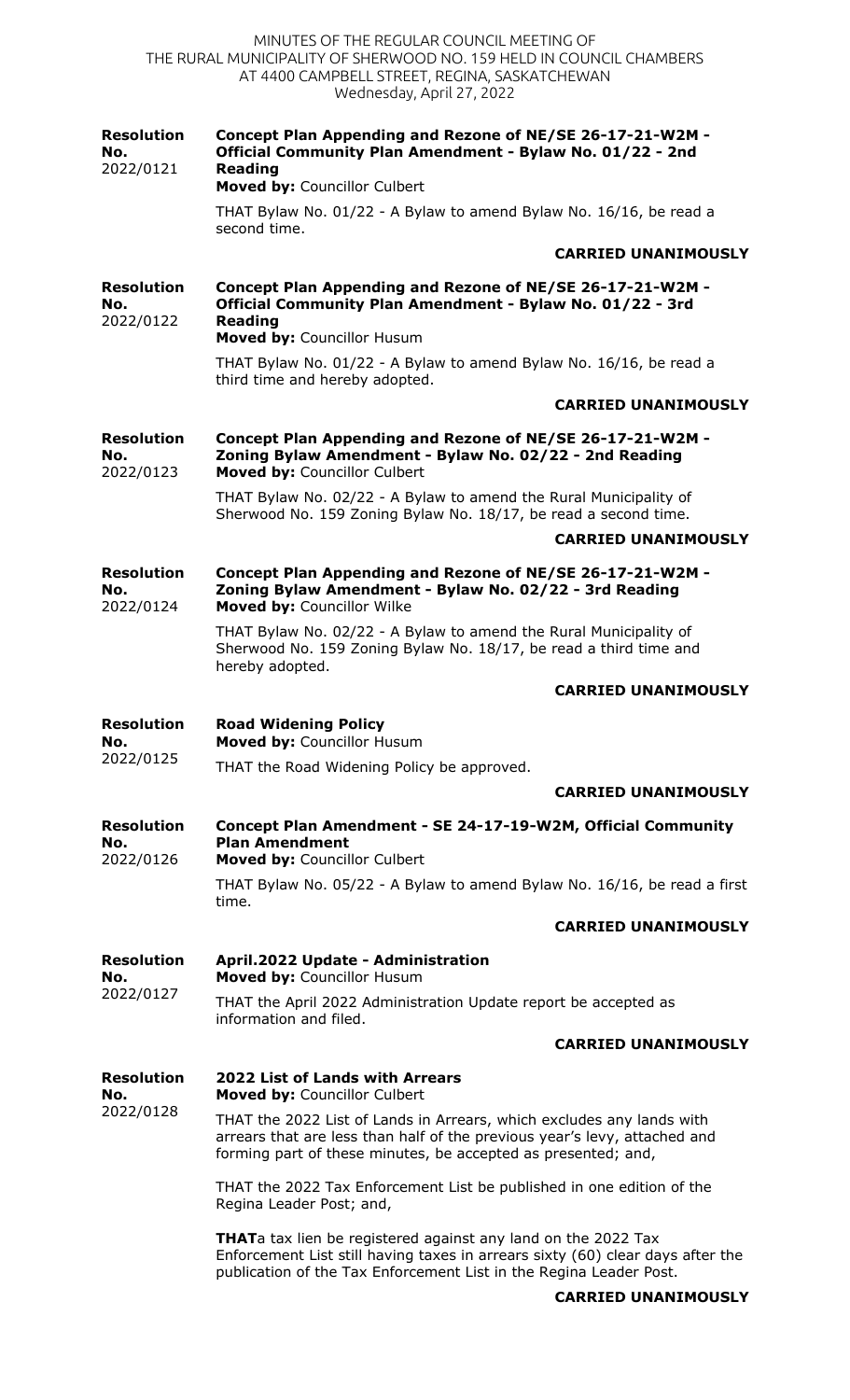| MINUTES OF THE REGULAR COUNCIL MEETING OF<br>THE RURAL MUNICIPALITY OF SHERWOOD NO. 159 HELD IN COUNCIL CHAMBERS<br>AT 4400 CAMPBELL STREET, REGINA, SASKATCHEWAN<br>Wednesday, April 27, 2022 |                                                                                                                                                                                     |  |
|------------------------------------------------------------------------------------------------------------------------------------------------------------------------------------------------|-------------------------------------------------------------------------------------------------------------------------------------------------------------------------------------|--|
| <b>Resolution</b><br>No.<br>2022/0129                                                                                                                                                          | 2022 WUQWATR Membership<br>Moved by: Councillor Husum                                                                                                                               |  |
|                                                                                                                                                                                                | THAT request for Wascana Upper Qu'Appelle Watersheds Association Taking<br>Responsibility Inc. (WUQWATR) 2022 Membership be DENIED.                                                 |  |
|                                                                                                                                                                                                | <b>CARRIED UNANIMOUSLY</b>                                                                                                                                                          |  |
| <b>Resolution</b><br>No.                                                                                                                                                                       | Saskatchewan Municipal Hail Insurance Withdrawal List<br>Moved by: Councillor Crassweller                                                                                           |  |
| 2022/0130                                                                                                                                                                                      | THAT the Saskatchewan Municipal Hail Insurance Association List of<br>Applications for Withdrawal of Land, attached and forming part of these<br>minutes, be approved and ratified. |  |
|                                                                                                                                                                                                | <b>CARRIED UNANIMOUSLY</b>                                                                                                                                                          |  |
| <b>Resolution</b>                                                                                                                                                                              | <b>2022 Education Property Tax Mill Rates</b>                                                                                                                                       |  |
| No.<br>2022/0131                                                                                                                                                                               | Moved by: Councillor Culbert<br>THAT the 2022 Education Property Tax Mill Rates report be accepted as                                                                               |  |
|                                                                                                                                                                                                | information and filed.                                                                                                                                                              |  |
|                                                                                                                                                                                                | <b>CARRIED UNANIMOUSLY</b>                                                                                                                                                          |  |
| <b>Resolution</b><br>No.                                                                                                                                                                       | <b>Prairie Central District Board of Directors</b><br>Moved by: Councillor Culbert                                                                                                  |  |
| 2022/0132                                                                                                                                                                                      | THAT the Prairie Central District Board of Directors report be accepted as<br>information and filed.                                                                                |  |
|                                                                                                                                                                                                | <b>CARRIED UNANIMOUSLY</b>                                                                                                                                                          |  |
|                                                                                                                                                                                                | Councillor Reiger declared a conflict of interest and departed Council<br>Chambers at 7:40 p.m.                                                                                     |  |
| <b>Resolution</b><br>No.                                                                                                                                                                       | <b>Regina Airport Authority Board of Directors Nomination</b><br>Moved by: Councillor Wilke                                                                                         |  |
| 2022/0133                                                                                                                                                                                      | THAT the RM of Sherwood No. 159 nominate Delaine Anderson for the<br>Regina Airport Authority Inc. Board of Directors.                                                              |  |
|                                                                                                                                                                                                | <b>CARRIED</b>                                                                                                                                                                      |  |
|                                                                                                                                                                                                | Councillor Reiger entered Council Chambers at 7:54 p.m.                                                                                                                             |  |
| <b>Resolution</b><br>No.<br>2022/0134                                                                                                                                                          | <b>Communications</b><br>Moved by: Councillor Husum                                                                                                                                 |  |
|                                                                                                                                                                                                | THAT the following correspondence be accepted as information and filed:                                                                                                             |  |
|                                                                                                                                                                                                | 1. White Butte RCMP Stats - February 2022                                                                                                                                           |  |
|                                                                                                                                                                                                | 2. March 23, 2022 SARM News Release - SARM Response to Provincial<br><b>Budget</b>                                                                                                  |  |
|                                                                                                                                                                                                | 3. Prairie Central District for Sport, Culture and Recreation - April 6, 2022<br>E-News                                                                                             |  |
|                                                                                                                                                                                                | 4. April 11, 2022 SARM News Release - SARM Responds to the 2022<br>Federal Budget                                                                                                   |  |
|                                                                                                                                                                                                | 5. Hwy #11 over Hwy # 6 Rehabilitation of the Overpass                                                                                                                              |  |
|                                                                                                                                                                                                | <b>CARRIED UNANIMOUSLY</b>                                                                                                                                                          |  |
| <b>Resolution</b><br>No.<br>2022/0135                                                                                                                                                          | <b>Recess</b><br>Moved by: Councillor Culbert                                                                                                                                       |  |
|                                                                                                                                                                                                | THAT this meeting go into recess at 8:38 p.m.                                                                                                                                       |  |
|                                                                                                                                                                                                | <b>CARRIED UNANIMOUSLY</b>                                                                                                                                                          |  |

# **Reconvene**

Reeve Oakley-Paul reconvened the meeting at 8:45 p.m.